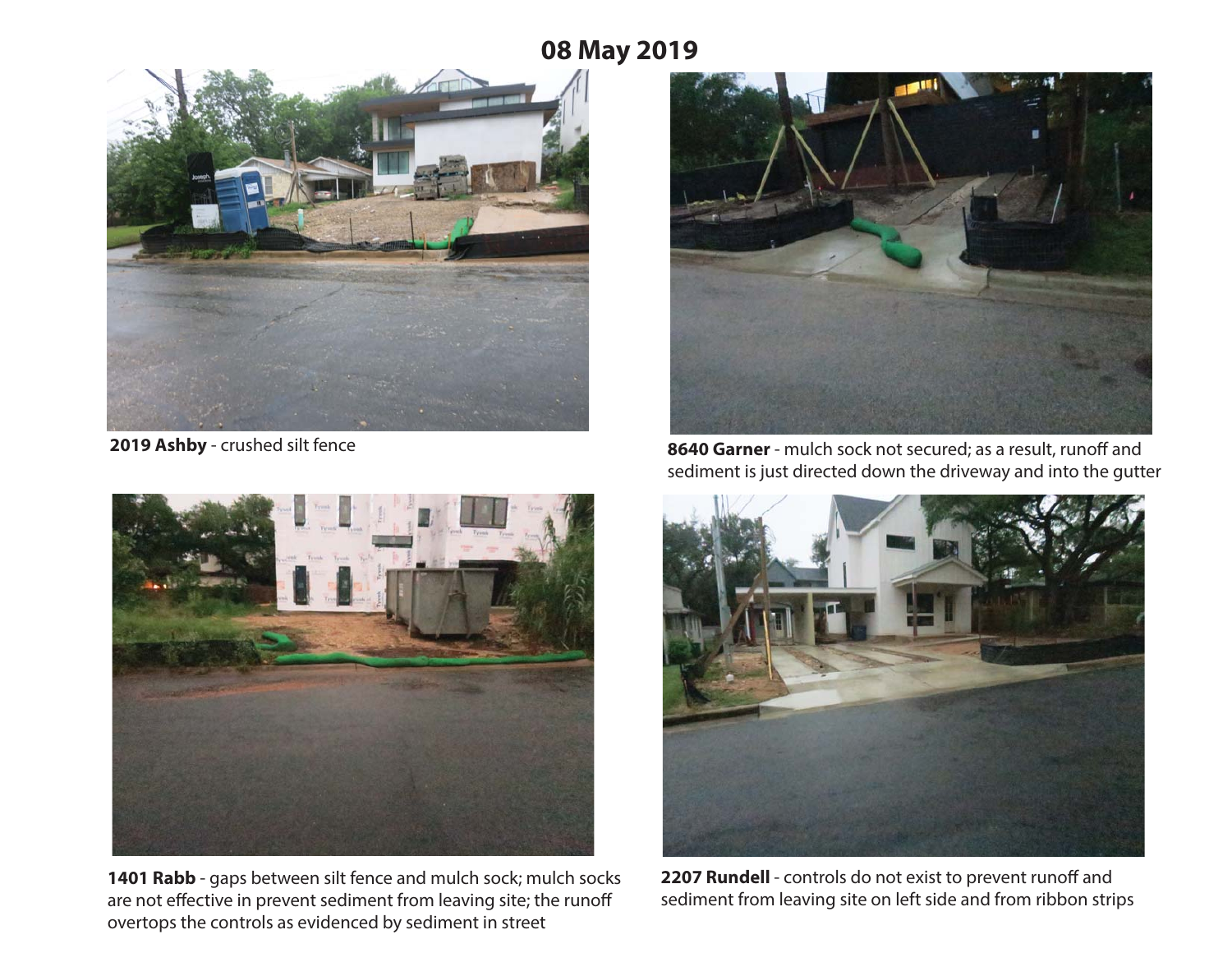# **08 May 2019**



**1706 Goodrich** - flattended mulch sock; sediment leaving site, some much of which still remains in the gutter



**1712 Goodrich** - placing mulch on bare ground with this much slope is ineffective; it simply washes off with the sediment; more controls are needed



**1708 Goodrich** - mulch sock not preventing sediment from leaving the site; sediment visible in gutter



**1811 Collier** - flattened mulch socks on left side do not prevent sediment from leaving site; much socks in street not secured; heavy rain will wash them down the street